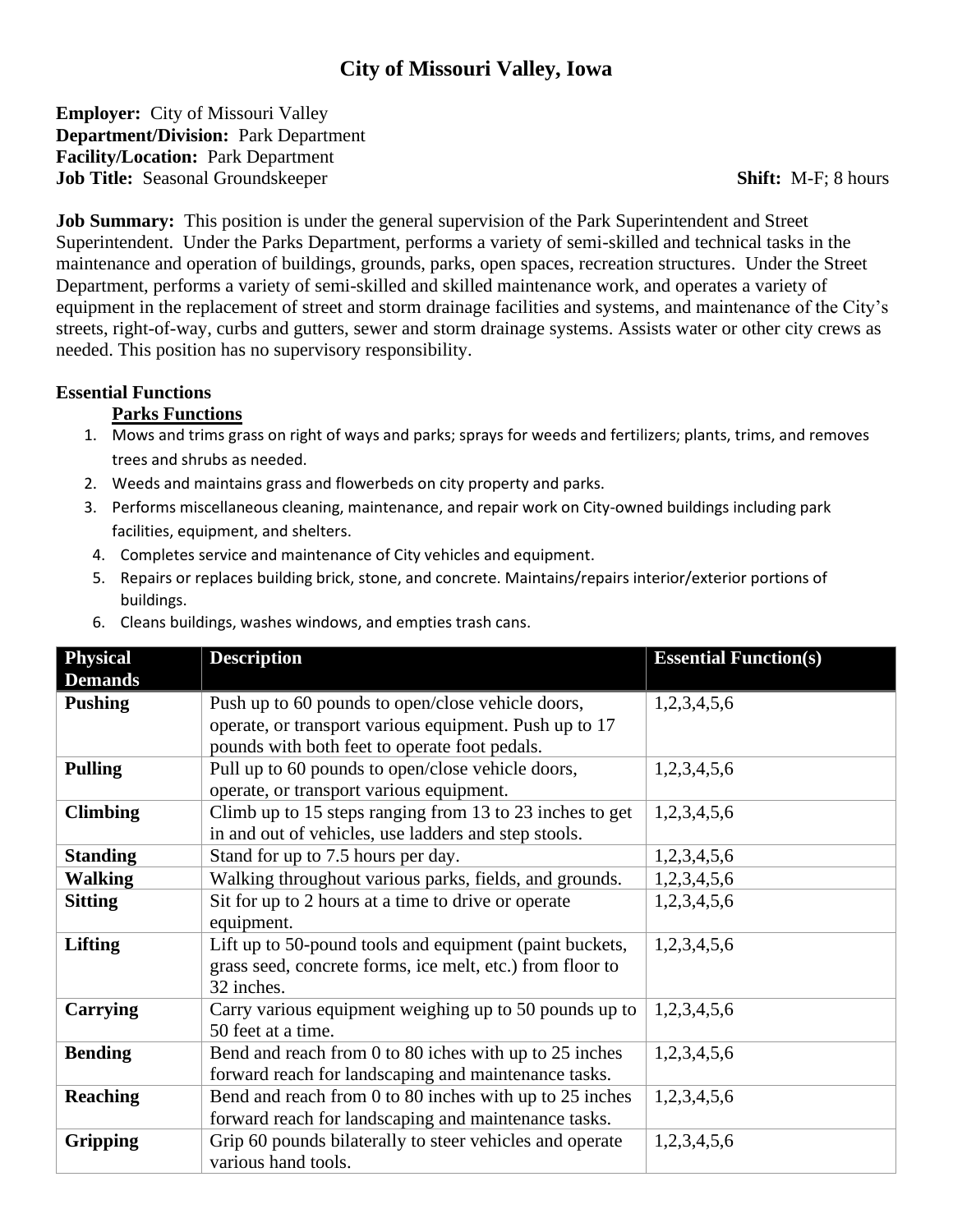| <b>Pinching</b>      | Pinch up to 5 pounds bilaterally to handle small parts    | 1,2,3,4,5,6 |
|----------------------|-----------------------------------------------------------|-------------|
|                      | and tools.                                                |             |
|                      |                                                           |             |
| Low-level            | Low level kneeling activity for up to 15 minutes to       | 1,2,3,4,5,6 |
| Work                 | perform various landscaping duties, irrigation repair,    |             |
|                      | machine and equipment maintenance, etc.                   |             |
| Above-               | Lift up to 10-pound part from 0 to 75 inches and hold for | 1,2,3,4,5,6 |
| <b>Shoulder Work</b> | up to 2 minutes at self-selected height above shoulder to |             |
|                      | secure, change light bulbs, etc.                          |             |
| Hand                 | Hand coordination for writing, using keyboard and         | 1,2,3,4,5,6 |
| Coordination         | telephone, as well as operating various equipment and     |             |
|                      | tools.                                                    |             |

| <b>Exposures</b>       |                                                                                  |
|------------------------|----------------------------------------------------------------------------------|
| <b>Source</b>          | Description (level, duration, etc.)                                              |
| <b>Uneven/slippery</b> | Required to perform essential functions on slippery surfaces and uneven terrain. |
| surfaces               |                                                                                  |
| Weather                | Required to perform essential functions outside under various and changing       |
|                        | weather conditions such as heat, cold, wind, and rain.                           |
| <b>Electricity</b>     | Exposure to energized, high-voltage power lines.                                 |
| <b>Confined Spaces</b> | Required to perform essential functions in various confined spaces.              |
| <b>Heights</b>         | Required to perform essential functions at heights in excess of 30 feet.         |
| <b>Noise</b>           | Various equipment such as boring equipment, vacuum, landscaping equipment,       |
|                        | etc.                                                                             |
| <b>Chemicals</b>       | Various toxic or caustic chemicals.                                              |

### **Knowledge, Skills, and Abilities**

- Graduation from high school or GED equivalent.
- Considerable knowledge of equipment, materials and supplies used in building and grounds maintenance; working knowledge of equipment and supplies used to do minor repairs; working knowledge of first aid and applicable safety precautions.
- Knowledge of the operating characteristics of specialized equipment, potential hazards and safety precautions. Skilled in operating light equipment and hand tools.
- Ability to work independently as well as on a team. Ability to prioritize, multi-task, and complete work assignments accurately and on time.
- Ability to develop and maintain effective working relationships with City department personnel.
- Strong customer service orientation and skills. Detail oriented. Ability to clearly and verbally communicate with customers regarding City and State Ordinances.

## **Personal Protective Equipment**

• All PPE necessary to perform the essential job functions.

### **Licenses, Certifications, and Residency Requirements**

• Must be able to possess or obtain a valid Iowa Drivers License and have a good driving record for the past three years.

### **Recommendations/Comments:**

*The City of Missouri Valley retains the authority to change the job duties included in the job description at any time. The list of duties is not exhaustive and various requirements are subject to possible modification as a reasonable accommodation for a qualified individual.*

## **Document History**